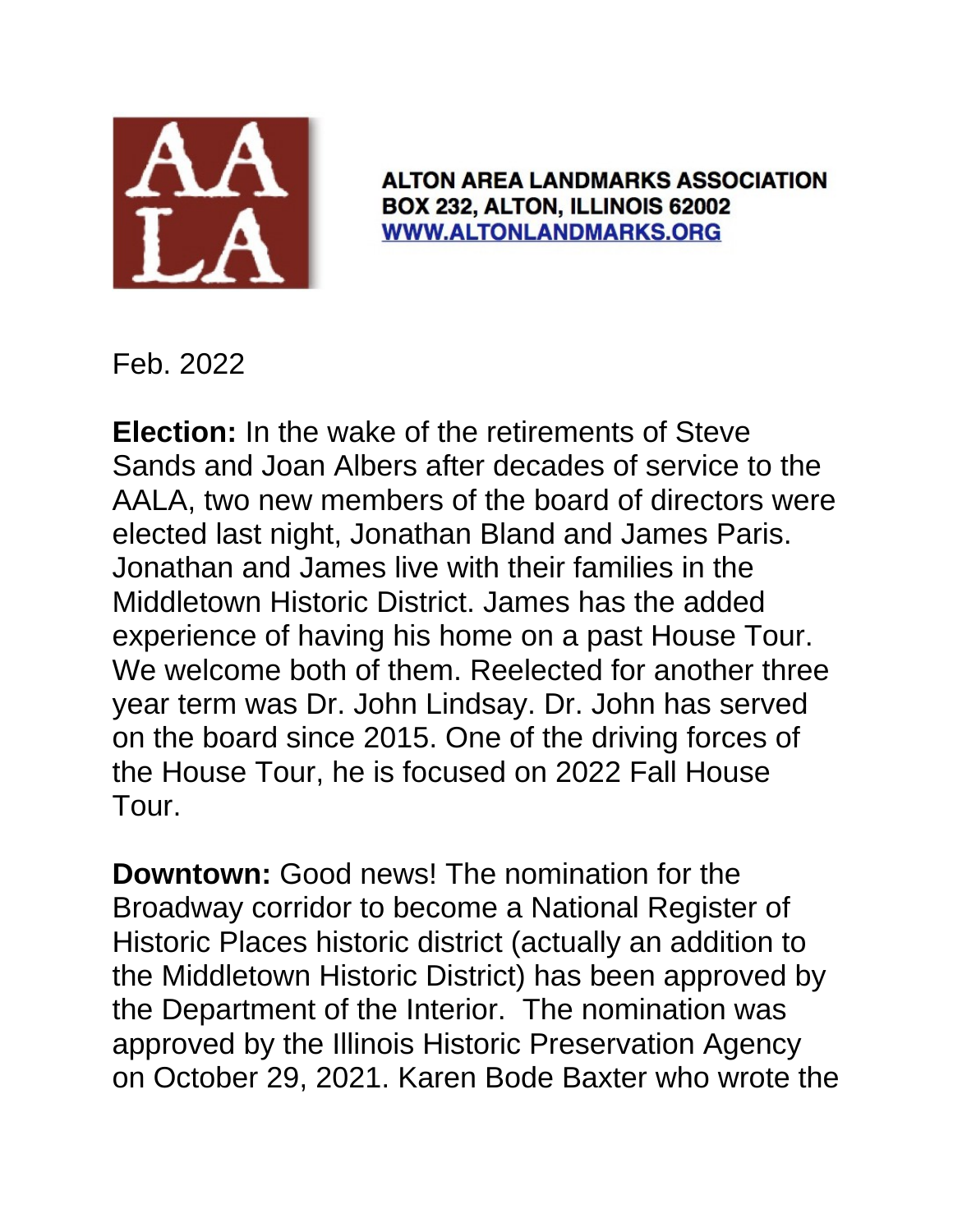nomination deserves much of the credit. The nomination is available to the public. Even if you think you know all the history of Alton, it is fascinating reading. The greatest advantage for downtown building owners is that they will be eligible for historic tax credits for renovations they do to their buildings. This could mean a big boost for our downtown area.

**For Sale:** For sale by owner is 522 William Street. Call 465-0121 for information.

**DANGER**- The Koenig House (829 East Fourth St.) is in need of immediate repairs. We hope the Alton Museum, which owns it, can attend to it before it gets any worse. It is used as a place to store Museum items. The Museum is facing fines for code ordinance violations. The Wilhelm House (314 Oak) behind the Koenig, also owned by the Museum, has been condemned by the city. The Museum board has a responsibility to maintain their buildings.

**Windows:** The AALA has long advocated for owners of historic homes to maintain their original wood windows. One resource for wood window sash replacement is St. Louis Sash Corporation. For more information go to stlsash.com.

**House Tour 2021:** The 49th AALA House Tour is available to the public for free. "Then & Now" is a free download from our website. Paper versions of the tour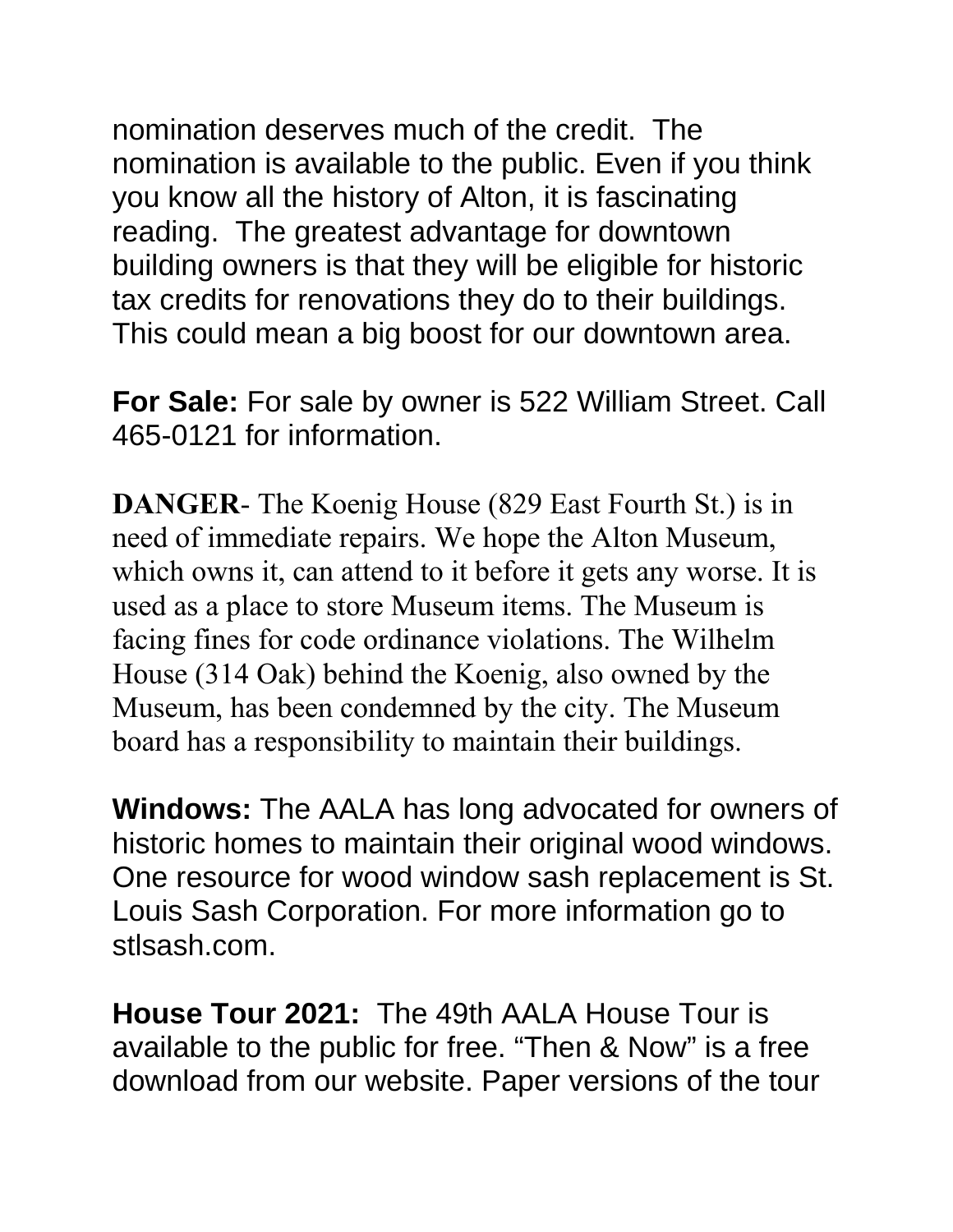are at the downtown Visitors Center at Piasa and West Broadway. The tour features historic pictures of buildings still standing in Alton. The tour is a drive-by only tour. Except for the buildings which are ordinarily open to the public, you can not go into the buildings. Please consider a donation to the AALA for this free tour. Remember last year's drive-by tour is still available on our website for free, also. That tour is of Sears and other manufacturer's kit houses in Alton.

**Renovation:** Work is being done at the Wise-Olin House at 1128 State Street. It is always good to see a filled dumpster. Another very old building is being renovated in our downtown. Known as the "Railroad Hotel" at 102 West Seventh Street, it has a sign outside for a hair salon.

**Lucas Row:** The stretch of buildings at the corner of East Broadway and Henry Streets has a new name. Lucas Row, 601-613 East Broadway, is named after their architect, Lucas Pfeiffenberger. Pfeiffenberger (1834-1918) not only designed many Alton buildings, homes and churches, but was also mayor and chief of Alton's volunteer fire department.

**Donations**: Donations or dues can be mailed to the AALA, Box 232, Alton, IL 62002 or made through our website. Individual dues are \$15.00 a year. Family membership is \$25.00 a year. Contributions are tax deductible. Help us be a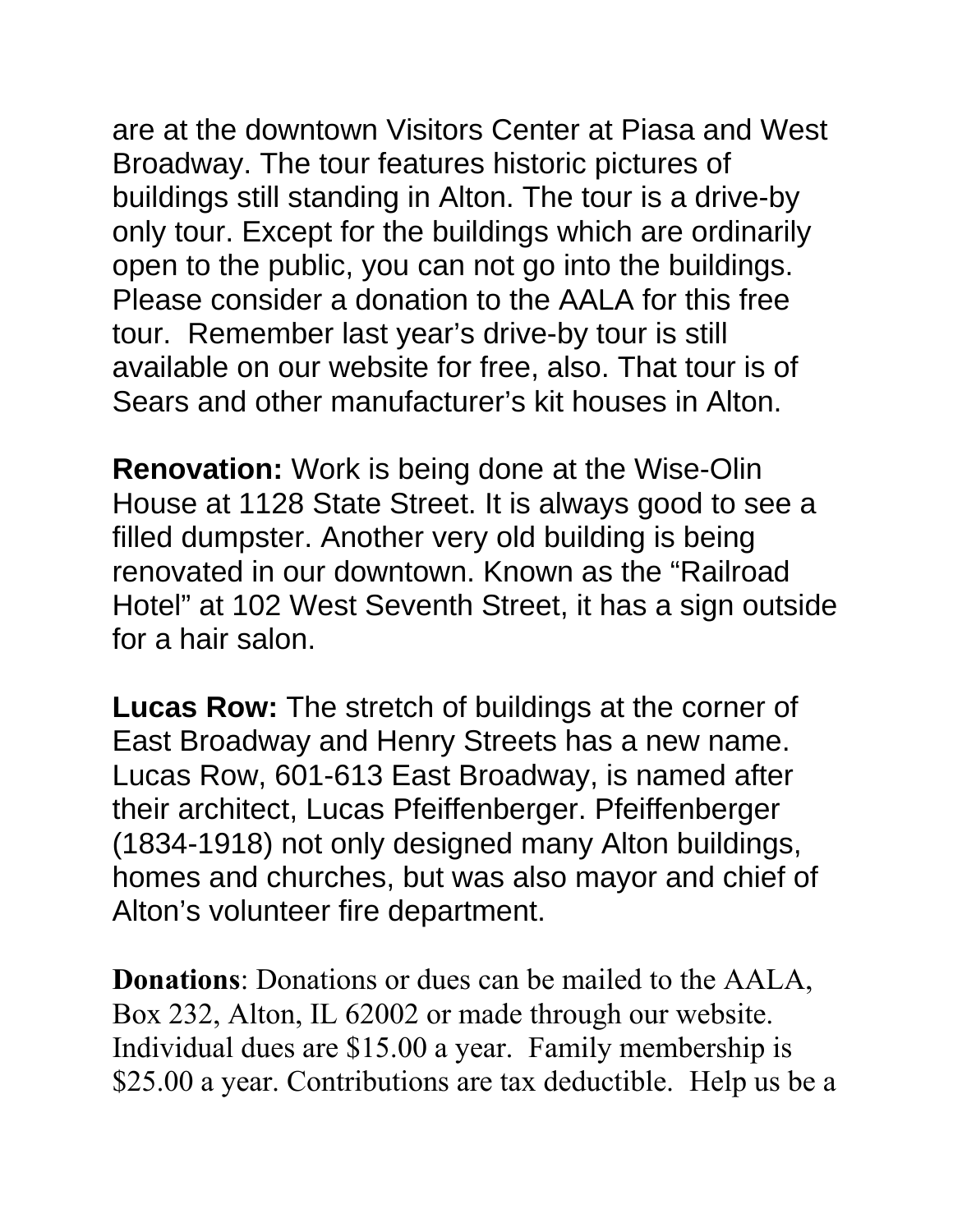strong voice in preserving historic Alton. Thank you for your support. And remember to contribute to the other local organizations that enrich your life.

**Pay Pal:** We now have PayPal on our website. If you wish to pay your dues or make a donation to the AALA, you can do it with a credit card through Pay Pal rather than mailing a check. Click on "Donations" or "membership"on www.altonlandmarks.org and follow the instructions. Thank you.

**Sidewalks:** Consider adopting a brick sidewalk to clean off. Our brick streets and sidewalks give Alton its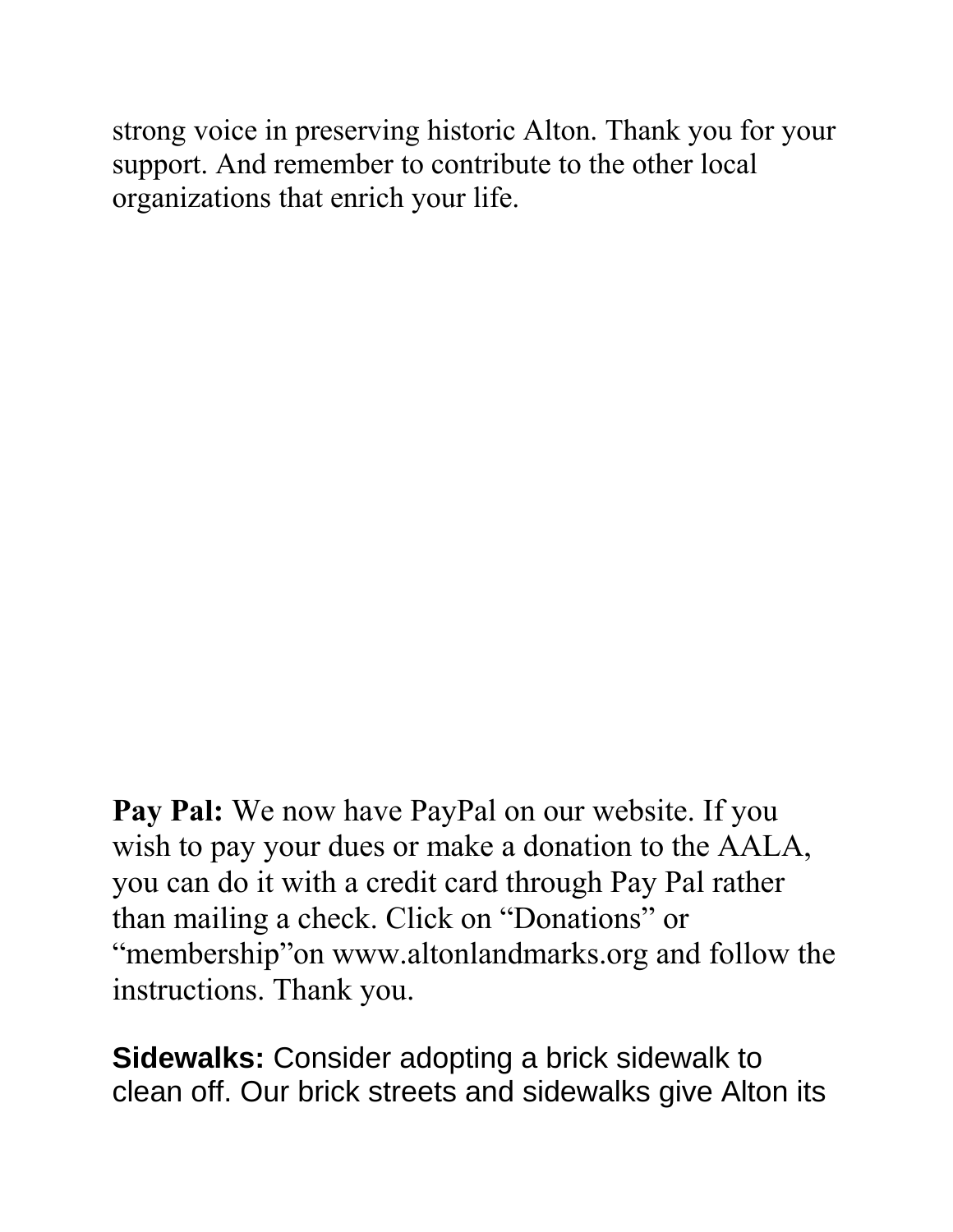character. Too many of our brick sidewalks are covered with grass. If they are cleaned off, people will use them and they will remain clean. Any bushes and shrubs should be cleared off sidewalks for safety. Lots of people are walking for exercise and fun. They deserve clean sidewalks.

**William Street**: The first two blocks of William Street have been repaired and rebricked. Now that leaves the remaining three blocks to be fixed. Utility workers say that new gas lines are planned for that area next year. Then perhaps the rest of William Street will be completed.

**WINDOWS**: Nothing changes the character of historic homes like replacement windows. Please consider repairing your original windows before you forever change the visual appeal of your historic home.

**REVITALIZED:** Local attorney John Simmons and his wife Jayne have announced their plans to invest \$75 million to the revitalization to downtown Alton. Mr. Simmons has been acquiring buildings in Alton. His plan divides the downtown into three districts: the Grand Entertainment District, the Broadway Makers District and the Jacoby Arts District. This could be an exciting rebirth for our area.

**Accepted:** The Abbott Machine Company building, formerly the Alton Gas & Electric Power House on the Great River Road, has been accepted to be on the National Register of Historic Places.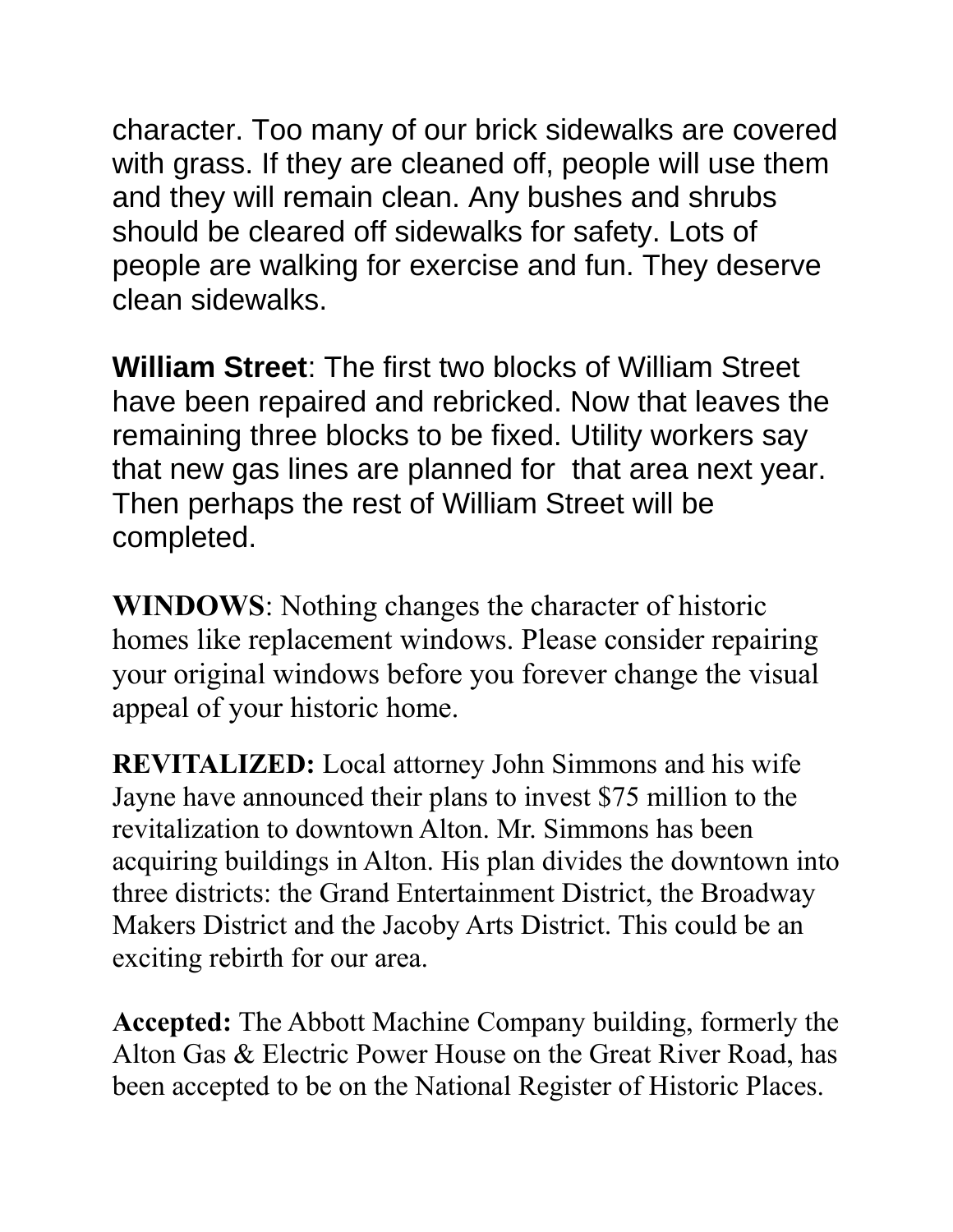The building, at 700 West Broadway, was built in 1913. Other than the Union Brewery at 1421 Pearl Street, this is Alton's first industrial building to be on the Register. The AALA is trying to offer a tour of the building in the near future.

**Gift:** The Tinner's Anvil at 211 Langdon is selling pieces of terra cotta for the AALA. They are perfect for backyard gardens. The AALA gets a commission for each piece sold.

**Did you know?:** A towboat with the maximum length of barges (five) is longer than the Titanic. 1000 feet plus vs. 889 feet.

Hayner Library: The AALA has bought three file cabinets for the growing Alton House History Repository. Stored at the Genealogy and Local History Library at 401State Street, the Repository began with 300 house histories written for past AALA Historic House Tours. Now the total is over 3000 histories. Every year as new histories are written for the House Tour and as the library staff add more information to existing histories, storage has become a problem. Hopefully, these cabinets will ease that problem.

**Haskell House**: Here's a new development which may help save the Haskell House in Haskell Park. The city owned house needs a use to be saved. Britta Haggard and Sue Utgaard have proposed using the house as a children's museum. Britt and Sue have been meeting with local groups, neighbors, and city officials to build support. If these two ladies can get this project going,